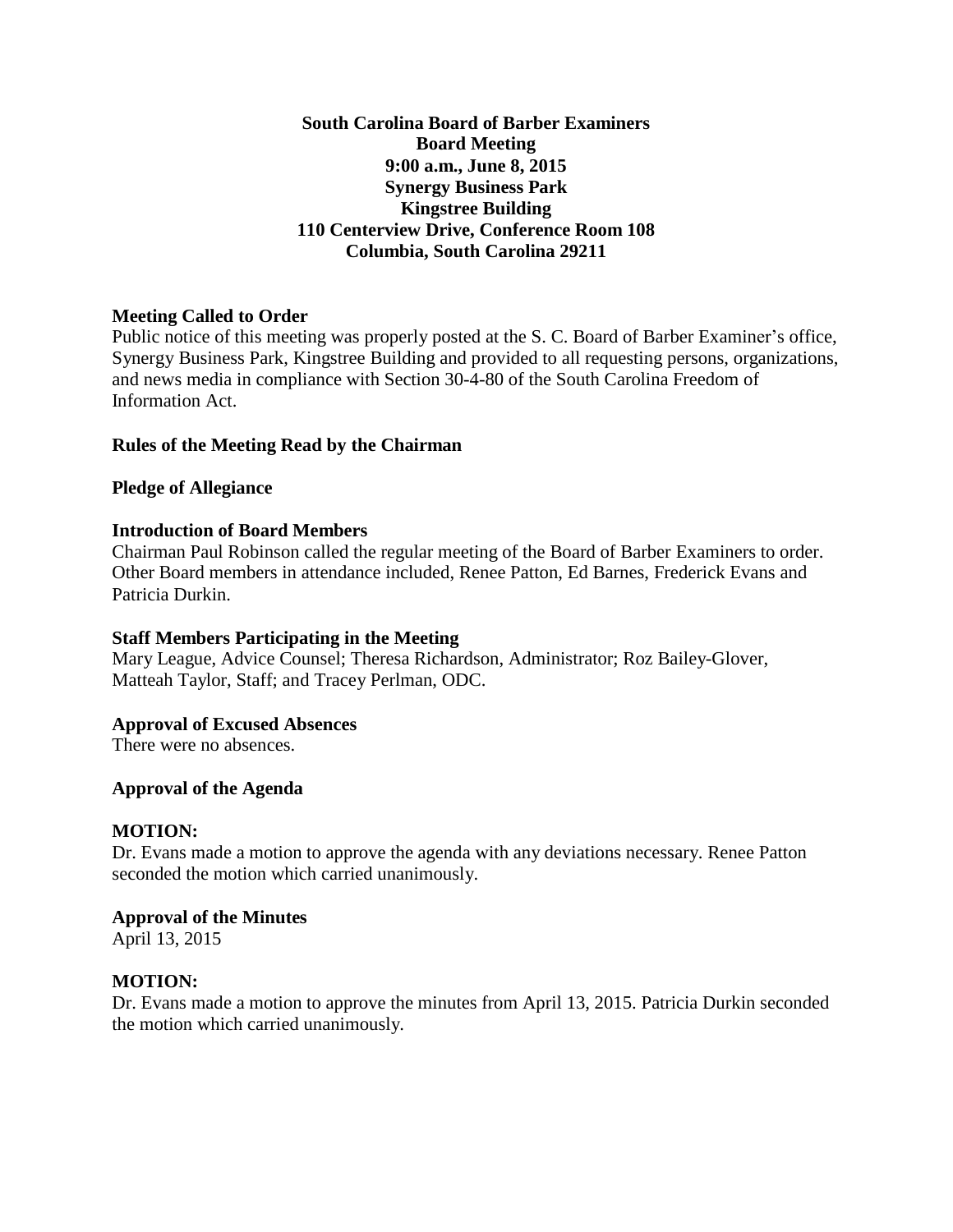## **Chairman's Remarks – Paul Robinson**

Mr. Robinson inquired if the other Board members heard back from the Senate about their reappointments or at least had their sub-committee hearings for their re-appointments.

## **Administrator Remarks – Theresa Richardson, Administrator**

## **OIE Report – Robbie Boland**

The OIE case report was from January 1, 2015 through May 21, 2015. There were a total of 4 do not open cases and 2 cases pending Board actions. There were 7 alleged issues to include, 2 cases of unlicensed persons to practice, 1 case was unclassified, 2 cases were unknown and 2 cases were unlicensed practice. There were a total of 17 case statuses, to include 10 closed cases and 7 do not open cases. For alleged issues there were a total of 6 cases to include 3 cases for allowing unlicensed persons to practice, 2 cases of failure to maintain or providing records of student hours, and 6 cases were not classified.

## **ODC Report – Tracey Perlman**

As of June 3, 2015 there were 8 open cases, 6 pending action cases, 1 pending hearings, 1 pending final order case, and as of April 6, 2015, 8 cases were closed.

#### **Inspection Report – Robbie Boland**

As of April 2015, 61 shops were attempted to be inspected, 18 of those shops were not opened for business at the time of inspection, and 43 shops were actually inspected. In March 2015, 77 shops were attempted to be inspected, 17 of those shops were not opened for business at the time of inspection, and 60 shops were actually inspected. There were a total of 265 shops to be inspected for the year 2015; 75 of those shops were not opened at the time of the inspection, and 190 of those shops were physically inspected.

## **Budget –**

Ms. Richardson explained the financial reports for March and April were included within the board materials. If there are any questions please place them in writing so that the questions can be presented to the Financial Director for answers.

It appears that the budget is on the rise due to the increased renewal fees.

There were comprehensive reviews conducted of all LLR boards and it revealed that some boards had a significant surplus while other boards had significant deficits. To erase the deficit the Agency's Director presented a plan to increase fees. The Board of Barber Examiners voted to increase their fees at the December 9, 2013 board meeting.

#### **Old Business**

There was no old business to be discussed.

#### **New Business**

#### **Review for Consideration of a Barber School Opening**

#### *Fairfield Career & Technology Center*

Jeremy Dinkins appeared before the Board seeking approval to open a barber school. Discussion included but was not limited to explanation pertaining to a barber program at Fairfield Career &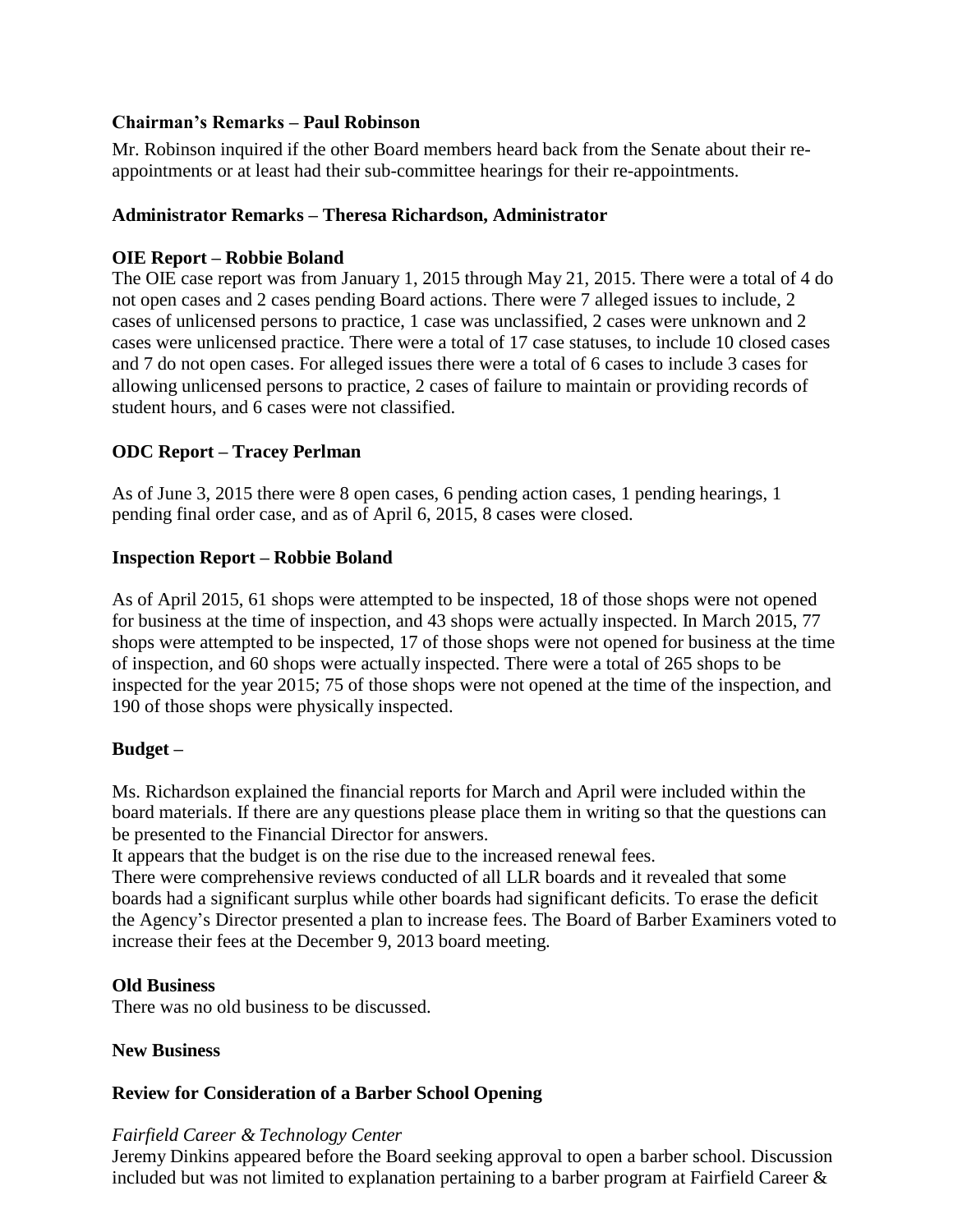Technology Center. Mr. Dinkins is Fairfield Career & Technology Center's director. A list of 24 interested students was presented with the school application. Mr. Dinkins was informed of the ratio of one instructor per 20 students. It was explained that the school is considering a schedule for a morning class and an afternoon class so all of the interested students can take part of the barber training. There is a substitute or assistant instructor for this program.

# **MOTION:**

Renee Patton made a motion for provisional approval of the barber program at Fairfield Career & Technology Center pending the backup instructor's information is submitted to the Administrator. LLR's inspector and a board member has to be conducted an inspection once the building construction is complete. Dr. Evans seconded the motion which carried unanimously.

## **Discussion Regarding the Education Committee**

Mr. Robinson expressed the importance of reviewing the NIC examinations. The board previously voted to create an education committee to review the examinations. Ms. Richardson stated the NIC representative, Roseann Kinley, will be available to meet with the committee on Monday, July 6, 2015 at 9:00 am. Edwin Barnes stated he will not be in attendance. Ms. Richardson explained she would like for the education committee to review the hair braider and barber assistant exams which are given through the board's website in addition to the NIC examinations.

Renee Patton mentioned the 2015 National Association of Barber Boards of America (NABBA) will hold their 89<sup>th</sup> Annual Conference in Phoenix, Arizona. The conference is scheduled to begin Friday, September 18, 2015 and end Thursday, September 24, 2015. Ms. Patton stated there will be discussion on continuing education although it is not required for the barber profession.

## **MOTION:**

Dr. Evans made a motion to approve two board members, Mr. Robinson and Renee Patton to attend the NABBA annual conference. Edwin Barnes seconded the motion which carried unanimously.

## **Position Statement Regarding Instructor Licensing**

Ms. Richardson asked the Board to provide clarification of obtaining a barber instructor's license. Licensed barbers are under the impression that once a barber instructor's license is obtained the practicing individual license i.e. master hair care or registered barber licenses are no longer required to be maintained. A statement is needed to inform licensees that in addition to the barber instructor's license a master hair care license or a registered barber's license must be maintained. Mr. Robinson explained a master hair care license and a registered barber license are only to practice barbering. The barber instructor license is an additional license that gives an individual the ability to teach students. The South Carolina Code of Laws §40-7-290(A) was referenced as it states the requirements for barbers who train students.

## **MOTION:**

Dr. Evans made a motion that a statement should be issued to explain once the barber instructor's license is obtained a registered barber license or a master hair care license must remain current in order to operate as a professional barber. The barber instructor license is an